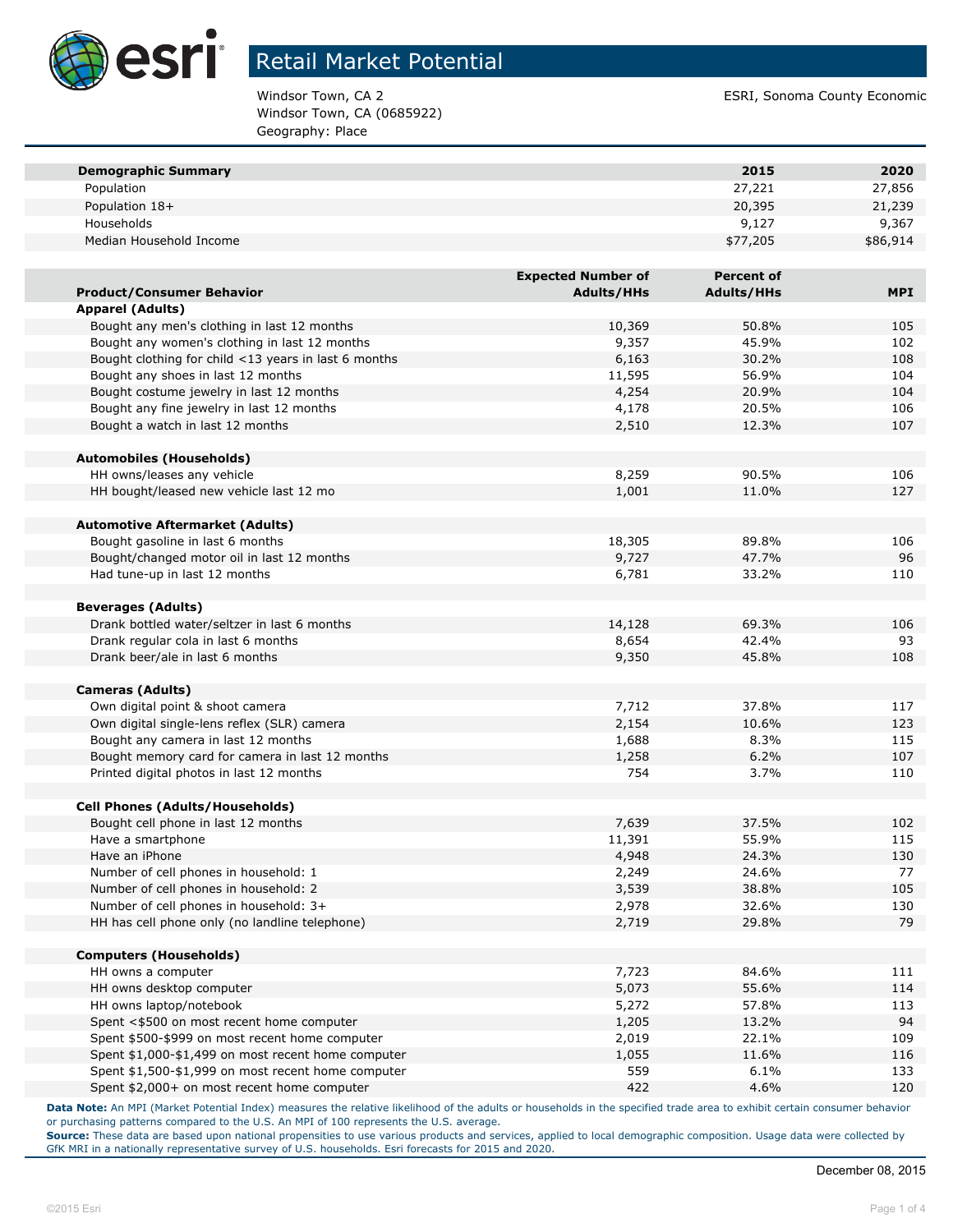

Windsor Town, CA (0685922) Geography: Place

Windsor Town, CA 2 ESRI, Sonoma County Economic

|                                                             | <b>Expected Number of</b> | <b>Percent of</b> |            |
|-------------------------------------------------------------|---------------------------|-------------------|------------|
| <b>Product/Consumer Behavior</b>                            | <b>Adults/HHs</b>         | <b>Adults/HHs</b> | <b>MPI</b> |
| <b>Convenience Stores (Adults)</b>                          |                           |                   |            |
| Shopped at convenience store in last 6 mos                  | 12,469                    | 61.1%             | 101        |
| Bought brewed coffee at convenience store in last 30 days   | 3,408                     | 16.7%             | 109        |
| Bought cigarettes at convenience store in last 30 days      | 2,054                     | 10.1%             | 77         |
| Bought gas at convenience store in last 30 days             | 6,053                     | 29.7%             | 89         |
| Spent at convenience store in last 30 days: <\$20           | 1,879                     | 9.2%              | 112        |
| Spent at convenience store in last 30 days: \$20-\$39       | 1,772                     | 8.7%              | 95         |
| Spent at convenience store in last 30 days: \$40-\$50       | 1,686                     | 8.3%              | 108        |
| Spent at convenience store in last 30 days: \$51-\$99       | 821                       | 4.0%              | 88         |
| Spent at convenience store in last 30 days: \$100+          | 4,276                     | 21.0%             | 91         |
| <b>Entertainment (Adults)</b>                               |                           |                   |            |
| Attended a movie in last 6 months                           | 13,430                    | 65.8%             | 109        |
| Went to live theater in last 12 months                      | 3,033                     | 14.9%             | 119        |
| Went to a bar/night club in last 12 months                  | 3,866                     | 19.0%             | 111        |
| Dined out in last 12 months                                 | 10,318                    | 50.6%             | 112        |
| Gambled at a casino in last 12 months                       | 3,586                     | 17.6%             | 119        |
| Visited a theme park in last 12 months                      | 4,748                     | 23.3%             | 129        |
| Viewed movie (video-on-demand) in last 30 days              | 4,248                     | 20.8%             | 133        |
| Viewed TV show (video-on-demand) in last 30 days            | 3,297                     | 16.2%             | 132        |
| Watched any pay-per-view TV in last 12 months               | 3,395                     | 16.6%             | 127        |
| Downloaded a movie over the Internet in last 30 days        | 1,458                     | 7.1%              | 108        |
| Downloaded any individual song in last 6 months             | 4,739                     | 23.2%             | 113        |
| Watched a movie online in the last 30 days                  | 2,940                     | 14.4%             | 106        |
| Watched a TV program online in last 30 days                 | 2,924                     | 14.3%             | 107        |
| Played a video/electronic game (console) in last 12 months  | 2,306                     | 11.3%             | 99         |
| Played a video/electronic game (portable) in last 12 months | 990                       | 4.9%              | 108        |
|                                                             |                           |                   |            |
| <b>Financial (Adults)</b>                                   |                           |                   |            |
| Have home mortgage (1st)                                    | 8,140                     | 39.9%             | 126        |
| Used ATM/cash machine in last 12 months                     | 11,357                    | 55.7%             | 114        |
| Own any stock                                               | 2,147                     | 10.5%             | 135        |
| Own U.S. savings bond                                       | 1,503                     | 7.4%              | 128        |
| Own shares in mutual fund (stock)                           | 2,038                     | 10.0%             | 133        |
| Own shares in mutual fund (bonds)                           | 1,378                     | 6.8%              | 137        |
| Have interest checking account                              | 6,688                     | 32.8%             | 114        |
| Have non-interest checking account                          | 6,013                     | 29.5%             | 104        |
| Have savings account                                        | 12,325                    | 60.4%             | 113        |
| Have 401K retirement savings plan                           | 3,847                     | 18.9%             | 128        |
| Own/used any credit/debit card in last 12 months            | 16,425                    | 80.5%             | 109        |
| Avg monthly credit card expenditures: <\$111                | 2,420                     | 11.9%             | 100        |
| Avg monthly credit card expenditures: \$111-\$225           | 1,519                     | 7.4%              | 115        |
| Avg monthly credit card expenditures: \$226-\$450           | 1,474                     | 7.2%              | 114        |
| Avg monthly credit card expenditures: \$451-\$700           | 1,436                     | 7.0%              | 129        |
| Avg monthly credit card expenditures: \$701-\$1,000         | 1,094                     | 5.4%              | 124        |
| Avg monthly credit card expenditures: \$1,001+              | 2,549                     | 12.5%             | 136        |
| Did banking online in last 12 months                        | 8,714                     | 42.7%             | 122        |
| Did banking on mobile device in last 12 months              | 2,582                     | 12.7%             | 122        |
| Paid bills online in last 12 months                         | 10,173                    | 49.9%             | 119        |

**Data Note:** An MPI (Market Potential Index) measures the relative likelihood of the adults or households in the specified trade area to exhibit certain consumer behavior or purchasing patterns compared to the U.S. An MPI of 100 represents the U.S. average.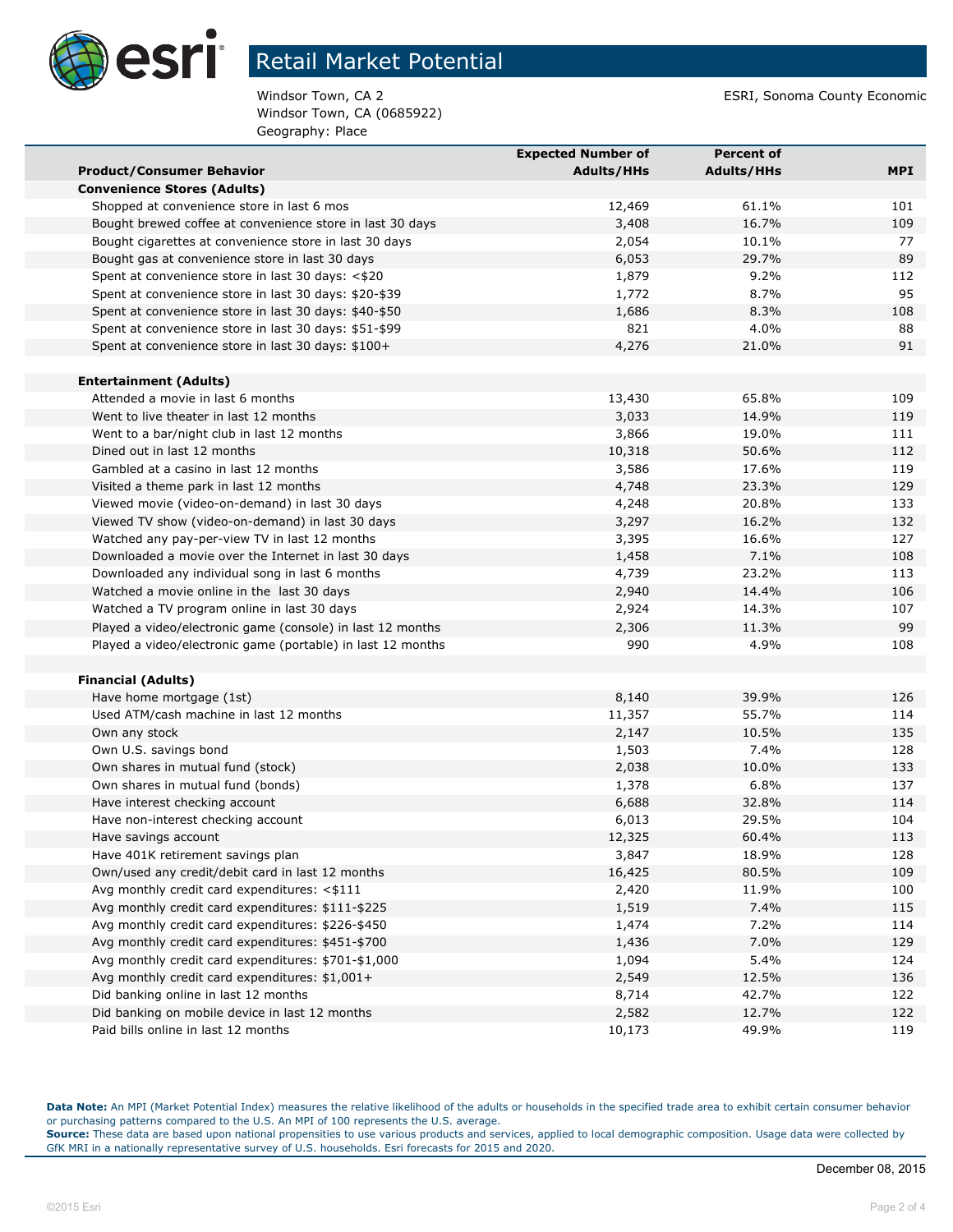

Windsor Town, CA (0685922) Geography: Place

Windsor Town, CA 2 ESRI, Sonoma County Economic

|                                                                                                                            | <b>Expected Number of</b> | <b>Percent of</b> |            |
|----------------------------------------------------------------------------------------------------------------------------|---------------------------|-------------------|------------|
| <b>Product/Consumer Behavior</b>                                                                                           | <b>Adults/HHs</b>         | <b>Adults/HHs</b> | <b>MPI</b> |
| Grocery (Adults)                                                                                                           |                           |                   |            |
| Used beef (fresh/frozen) in last 6 months                                                                                  | 14,602                    | 71.6%             | 100        |
| Used bread in last 6 months                                                                                                | 19,498                    | 95.6%             | 101        |
| Used chicken (fresh or frozen) in last 6 mos                                                                               | 15,014                    | 73.6%             | 103        |
| Used turkey (fresh or frozen) in last 6 mos                                                                                | 3,766                     | 18.5%             | 101        |
| Used fish/seafood (fresh or frozen) in last 6 months                                                                       | 11,708                    | 57.4%             | 103        |
| Used fresh fruit/vegetables in last 6 months                                                                               | 18,039                    | 88.4%             | 102        |
| Used fresh milk in last 6 months                                                                                           | 18,480                    | 90.6%             | 101        |
| Used organic food in last 6 months                                                                                         | 4,558                     | 22.3%             | 113        |
|                                                                                                                            |                           |                   |            |
| <b>Health (Adults)</b>                                                                                                     |                           |                   |            |
| Exercise at home 2+ times per week                                                                                         | 6,545                     | 32.1%             | 112        |
| Exercise at club 2+ times per week                                                                                         | 3,478                     | 17.1%             | 132        |
| Visited a doctor in last 12 months                                                                                         | 15,871                    | 77.8%             | 103        |
| Used vitamin/dietary supplement in last 6 months                                                                           | 11,708                    | 57.4%             | 107        |
|                                                                                                                            |                           |                   |            |
| Home (Households)<br>Any home improvement in last 12 months                                                                | 2,947                     | 32.3%             | 117        |
|                                                                                                                            | 1,566                     | 17.2%             | 131        |
| Used housekeeper/maid/professional HH cleaning service in last 12<br>Purchased low ticket HH furnishings in last 12 months | 1,577                     | 17.3%             | 111        |
|                                                                                                                            | 2,100                     | 23.0%             | 109        |
| Purchased big ticket HH furnishings in last 12 months                                                                      |                           |                   |            |
| Purchased bedding/bath goods in last 12 months<br>Purchased cooking/serving product in last 12 months                      | 5,041                     | 55.2%<br>25.9%    | 104<br>107 |
| Bought any small kitchen appliance in last 12 months                                                                       | 2,368                     | 23.6%             | 106        |
| Bought any large kitchen appliance in last 12 months                                                                       | 2,156<br>1,310            | 14.4%             | 111        |
|                                                                                                                            |                           |                   |            |
| Insurance (Adults/Households)                                                                                              |                           |                   |            |
| Currently carry life insurance                                                                                             | 9,688                     | 47.5%             | 109        |
| Carry medical/hospital/accident insurance                                                                                  | 14,285                    | 70.0%             | 109        |
| Carry homeowner insurance                                                                                                  | 11,119                    | 54.5%             | 114        |
| Carry renter's insurance                                                                                                   | 1,374                     | 6.7%              | 91         |
| Have auto insurance: 1 vehicle in household covered                                                                        | 2,530                     | 27.7%             | 88         |
| Have auto insurance: 2 vehicles in household covered                                                                       | 3,088                     | 33.8%             | 121        |
| Have auto insurance: 3+ vehicles in household covered                                                                      | 2,332                     | 25.6%             | 116        |
|                                                                                                                            |                           |                   |            |
| <b>Pets (Households)</b>                                                                                                   |                           |                   |            |
| Household owns any pet                                                                                                     | 5,113                     | 56.0%             | 105        |
| Household owns any cat                                                                                                     | 2,045                     | 22.4%             | 99         |
| Household owns any dog                                                                                                     | 3.794                     | 41.6%             | 104        |
| <b>Psychographics (Adults)</b>                                                                                             |                           |                   |            |
| Buying American is important to me                                                                                         | 8,431                     | 41.3%             | 96         |
| Usually buy items on credit rather than wait                                                                               | 2,687                     | 13.2%             | 116        |
| Usually buy based on quality - not price                                                                                   | 3,775                     | 18.5%             | 103        |
| Price is usually more important than brand name                                                                            | 5,196                     | 25.5%             | 93         |
| Usually use coupons for brands I buy often                                                                                 | 3,804                     | 18.7%             | 99         |
| Am interested in how to help the environment                                                                               | 3,213                     | 15.8%             | 94         |
| Usually pay more for environ safe product                                                                                  | 2,505                     | 12.3%             | 97         |
| Usually value green products over convenience                                                                              | 1,940                     | 9.5%              | 93         |
| Likely to buy a brand that supports a charity                                                                              | 6,874                     | 33.7%             | 98         |
|                                                                                                                            |                           |                   |            |
| <b>Reading (Adults)</b>                                                                                                    |                           |                   |            |
| Bought digital book in last 12 months                                                                                      | 2,906                     | 14.2%             | 128        |
| Bought hardcover book in last 12 months                                                                                    | 5,132                     | 25.2%             | 112        |
| Bought paperback book in last 12 month                                                                                     | 7,785                     | 38.2%             | 113        |
| Read any daily newspaper (paper version)                                                                                   | 6,007                     | 29.5%             | 105        |
| Read any digital newspaper in last 30 days                                                                                 | 7,299                     | 35.8%             | 114        |
| Read any magazine (paper/electronic version) in last 6 months                                                              | 19,017                    | 93.2%             | 103        |

**Data Note:** An MPI (Market Potential Index) measures the relative likelihood of the adults or households in the specified trade area to exhibit certain consumer behavior or purchasing patterns compared to the U.S. An MPI of 100 represents the U.S. average.